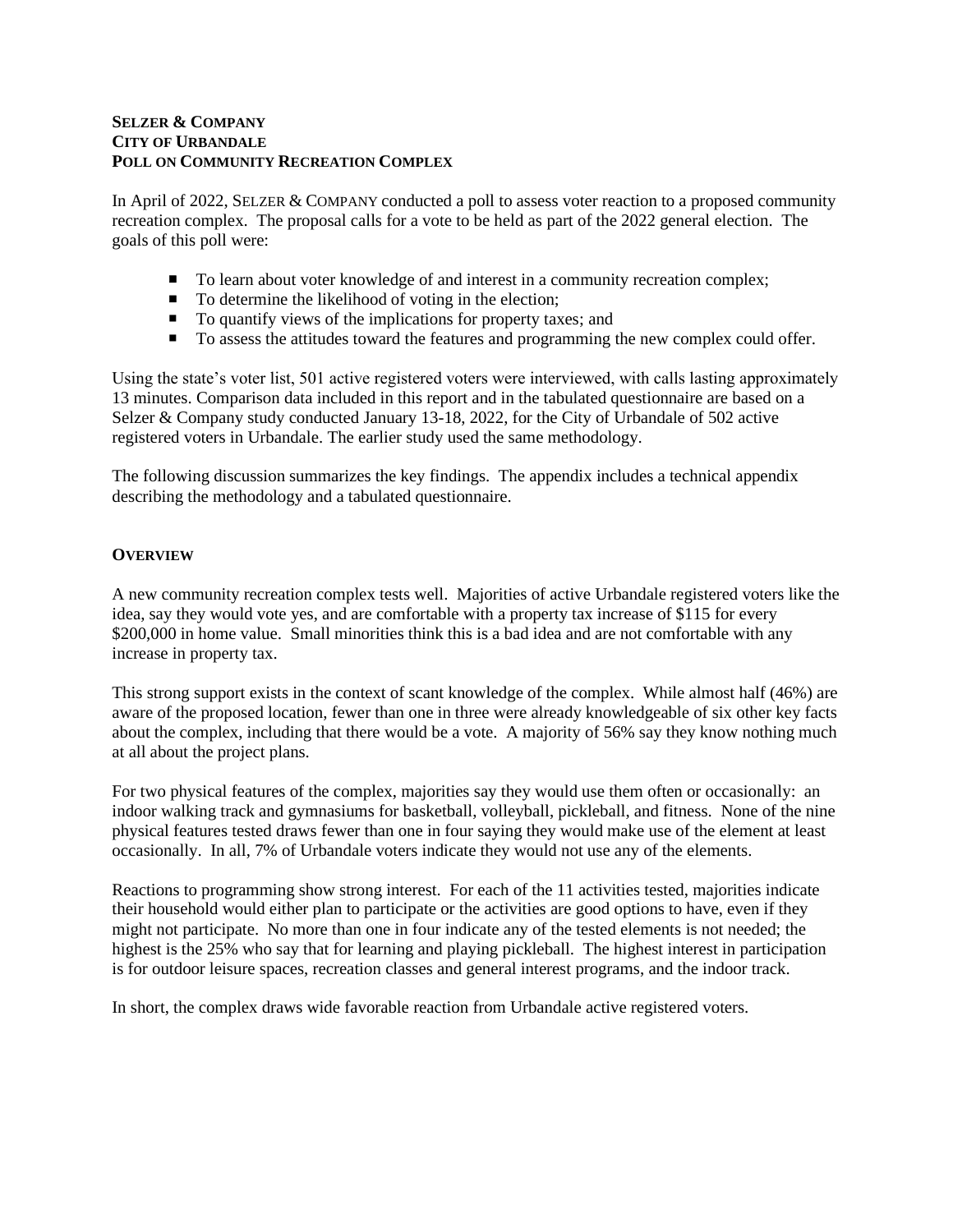# **KEY FINDINGS**

Here is more detail to explain the findings in depth.

**Fully 78% of Urbandale voters say a new community recreation complex is a good idea (Q.2).** This is a cold test of the idea, asked before respondents have heard any details, and is consistent with findings from the poll conducted in January 2022 when 76% said the same. Fifteen percent either don't know enough about the project to say (10%) or are not sure (5%). After hearing more about what features and services the complex would offer, positive reaction to a similar question asked late in the interview rises to 84% **(Q.7)**, up six points from the cold test. Negative reaction also rises four points from the beginning of the interview (8%) to the end (12%) as those who were not sure or didn't know enough to say form their opinions. It's still an improvement over the 16% who said it was a bad idea at the end of the January study.

A majority of 60% of those who say initially the idea is a bad one are aged 55 and over, which is above their representation in the registration list at 40% of active voters overall.

**Half of Urbandale voters say they would definitely vote in a city election to approve a bond issue for the complex (Q.8), and three in four of those (75%) say they would vote yes (Q.9).** Intent to vote is not a key factor as an almost identical proportion of all Urbandale active registered voters (74%) say they would vote yes. Given this, the size of turnout is unlikely to affect the result of the bond referendum.

The same proportion (52%) of registered Republicans and Democrats report that they will definitely vote. Similarly, the yes-no vote itself doesn't seem particularly partisan **(Q.9)**.

## **74% Overall saying they would vote Yes**

| 79% | <b>Registered Democrats</b> |
|-----|-----------------------------|
| 77% | No party registration       |
| 65% | Registered Republican       |
|     |                             |
| 82% | Under age 45                |
| 66% | Age 55 and over             |
|     |                             |
| 79% | Women                       |
| 69% | Men                         |
|     |                             |
| 80% | West of Interstate 35/80    |
| 71% | East of Interstate 35/80    |

**A majority of Urbandale voters are good with the projected increase in property taxes the project will require (O.6).** The findings mirror what we saw in the January poll, with 61% saying an increase of \$115 per \$200,000 in home value would be about right and another 2% saying it seems, if anything, too little. The language in January gave a range from \$80 to \$120 for every \$200,000 of home value, with 60% saying it sounded about right and 3% saying it seemed too little, if anything.

While those who say \$115 for every \$200,000 in home value is too much are about as likely to vote as the overall average, just over a third (37%) of those who say too much also say they would vote yes. For them, the property tax increase is not a barrier to a yes vote.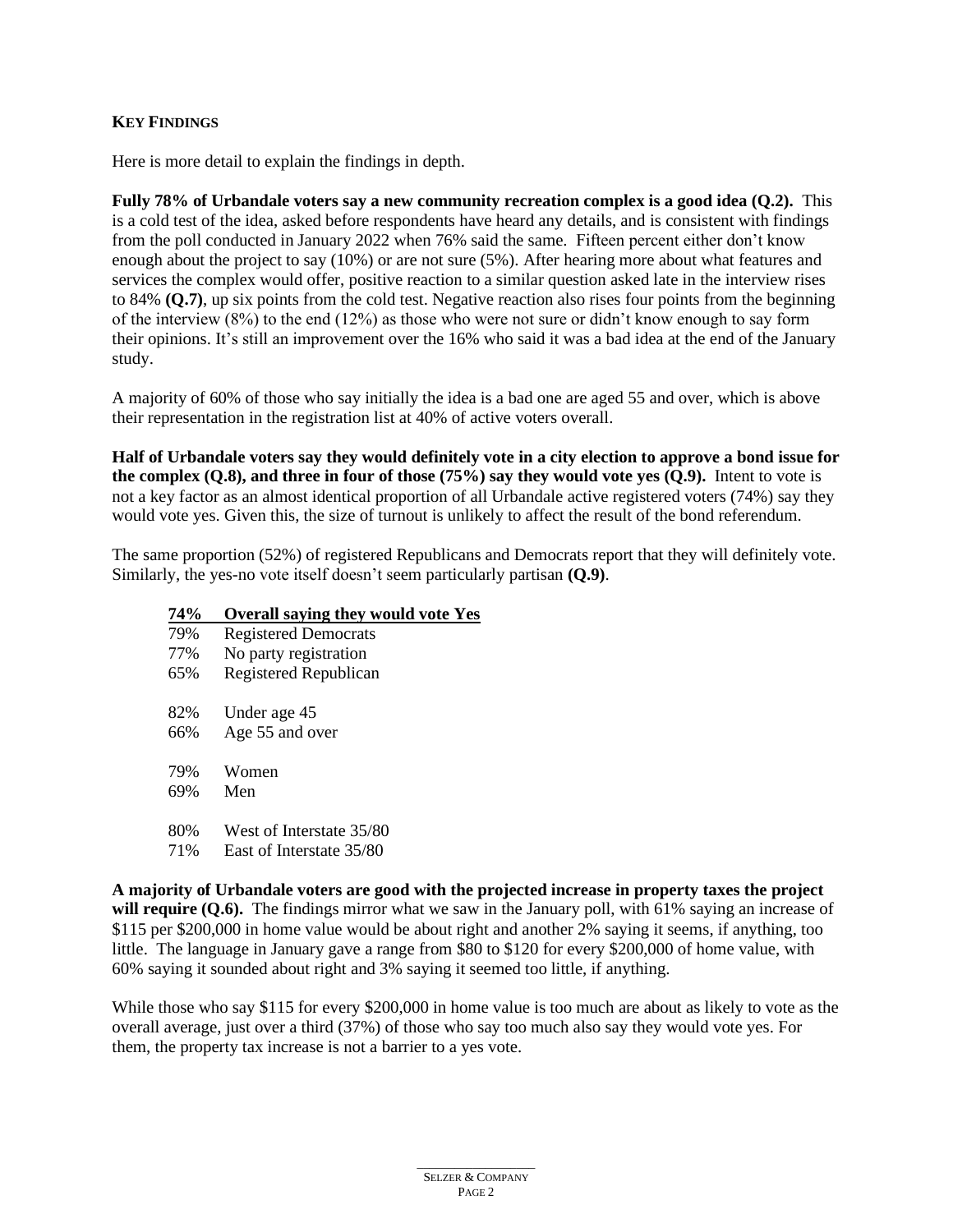The 32% who say \$115 is too much include disproportionate numbers of those age 55 and over (55%, compared to 40% overall), registered Republicans (40%, compared to 30% overall), and those without children ages 12 and under (79%, compared to 70% overall).

Those who deem the \$115 tax increase too much were later asked a follow-up question offering smaller increases **(Q.10)**. All in all, 13% of voters are not comfortable with any increase in property tax; 9% were not comfortable with \$115, but comfortable at \$100; and 6% were not comfortable at \$115 or \$100 but okay with \$75 per \$200,000 in home value. Of those who say they are uncomfortable with any increase, 86% say they would vote no, yet 8% say they would vote yes.

**Few know much about the concept (Q.1), but the proportion who do has grown since January.** A majority (56%, compared to 81% in January) say they know nothing much at all, with most of the rest, 32%, saying they know just a little bit. That proportion, however, has doubled since January, when it was 16% who said they know just a little bit. While still a small number, the proportion saying they know a great deal or a fair amount has increased to 12% in April, up from 2% in January.

**While there is a bit more familiarity with the general concept, relatively few Urbandale voters know details (Q.3)**. Respondents were asked whether they already knew seven facts about the community recreation complex or whether each item was new information. In every case, majorities say the fact is new information. The most widely-known fact, with 46% saying they already know it, is the proposed location at Meredith Drive and 152nd Street. Lesser-known facts include the property tax impact on homeowners and how the building of the community recreation center will not replace programming at the senior center and planned upgrades at Lions Park.

|                                                                                   | <b>Already</b><br><b>Knew</b> | <b>New</b><br><b>Information</b> | <b>Not</b><br><b>Sure</b> |
|-----------------------------------------------------------------------------------|-------------------------------|----------------------------------|---------------------------|
| The Community Recreation Complex will be located at Meredith Drive &              |                               |                                  |                           |
| 152 <sup>nd</sup> Street, in Walnut Creek Regional Park near the new fire station | 46                            | 54                               |                           |
| To pass, at least 60% of Urbandale residents must vote yes to issue the bond      | 32                            | 68                               |                           |
| The new recreation complex will have fees associated with program                 |                               |                                  |                           |
| offerings, just like other city recreation programs now                           | 27                            | 73                               |                           |
| There will be a vote of Urbandale city residents next year on a bond              |                               |                                  |                           |
| borrowing to pay for the center                                                   | 25                            | 74                               |                           |
| Programming will continue at the current senior recreation center located         |                               |                                  |                           |
| next to Urbandale High School                                                     | 24                            | 75                               |                           |
| This recreation complex will be built in addition to upgrades planned at          |                               |                                  |                           |
| Lions Park, located across the street from Urbandale High School                  | 19                            | 81                               |                           |
| The property tax impact would be between \$75 and \$115 per year for every        |                               |                                  |                           |
| $$200,000$ in home value                                                          | 12                            | 87                               |                           |

**The anticipated use of physical elements draws a mix of demographics (Q.4).** Asked how often they think they or someone in their household would use some of the physical elements of the recreation complex, majorities say they foresee using the gymnasiums or the walking track at least occasionally. Here is how the elements break by key subgroups answering they would use often or occasionally:

# **63% Indoor walking track: Use often or occasionally**

- Age 55 or older in household
- **53% Gymnasiums: Use often or occasionally**
- 74% Parents of children ages 12 or under
- 69% Under age 45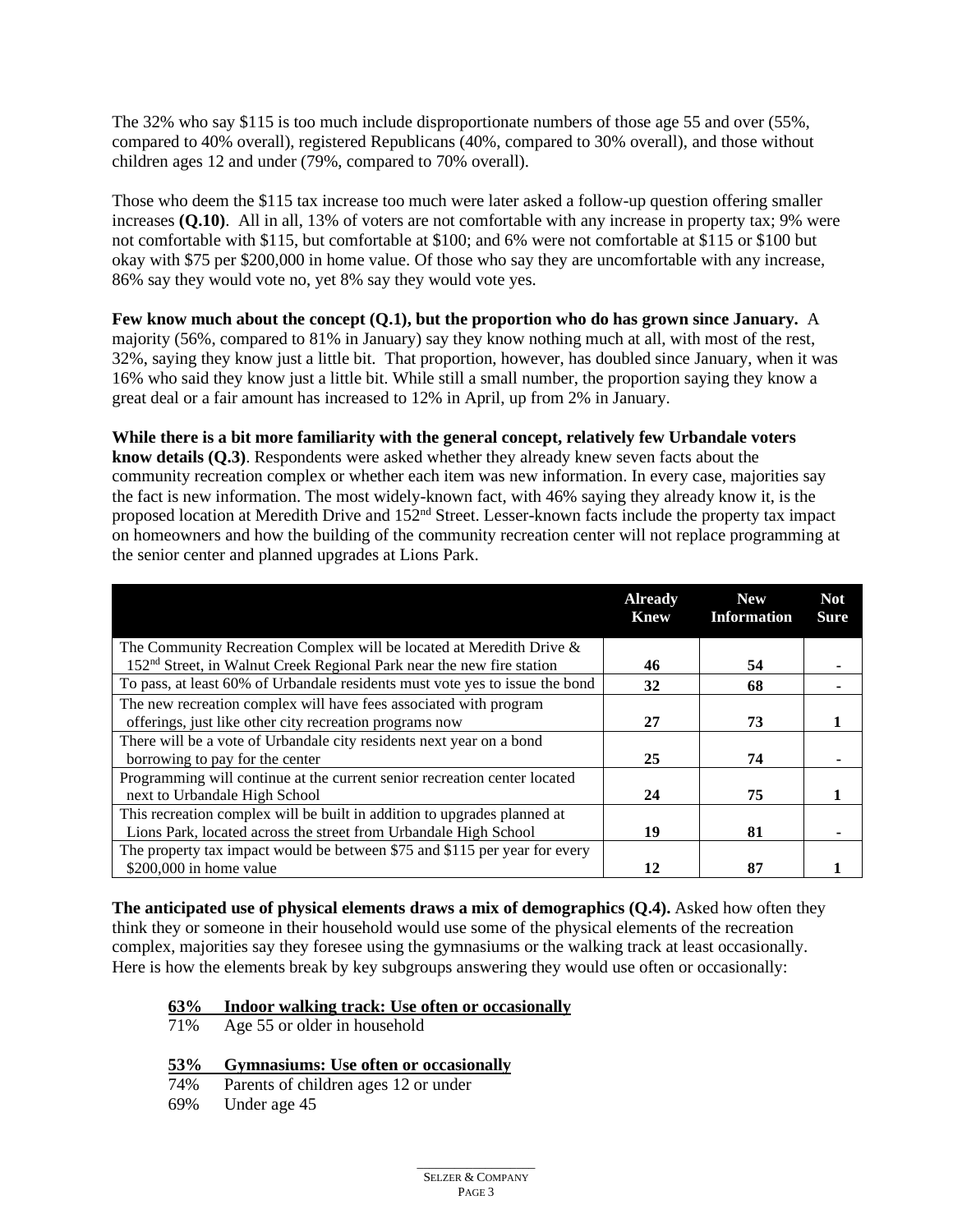- 61% Less than college degree
- 61% Income \$150K or more

## **44% Large outdoor playground: Use often or occasionally**

- 83% Parents of children ages 12 or under
- 59% Under age 45
- 57% Lived here less than 10 years

#### **44% Outdoor sprayground: Use often or occasionally**

- 80% Parent of child ages 12 or under
- 60% Under age 45
- 57% Lived here less than 10 years

#### **40% Outdoor pickleball courts: Use often or occasionally**

- 55% Income \$150K or more
- 52% West of Interstate 35/80
- 50% North of Meredith Drive
- 48% Ages 35 to 54

#### **37% Large indoor playground: Use often or occasionally**

- 72% Parents of children ages 12 or under
- 51% Under age 45
- 49% Lived here less than 10 years

#### **32% Indoor artificial turf field: Use often or occasionally**

- 71% Parents of children ages 12 or under
- 50% Under age 45
- 41% Lived here less than 10 years
- **30% Rentable rooms for meetings, programs, parties, etc.: Use often or occasionally** No groups are more likely than average to use often/occasionally

## **25% Multi-purpose meeting/event room: Use often or occasionally**

No groups are more likely than average to use often/occasionally

Parents with children ages 12 and under make up more than one in four voter households (29%). They show outsized interest in five of the nine elements: the playgrounds, both indoor and outdoor; the outdoor sprayground; the gymnasiums; and the indoor artificial turf field. Voters under age 45 overlap somewhat with parents of children ages 12 and under, as 54% of those in this age group are parents of younger children.

Just 7% say they would not use any of the physical features—a small group who finds nothing of potential value to themselves or their households in the project.

## **The most popular programming elements include both indoor and outdoor activities (Q.5).**

Respondents were asked about programming and events people may be able to do at the new community recreation complex and whether they thought they or someone in their household would do the activity at least occasionally, whether their household wouldn't do it but think it's good to have as an option, or whether it's not needed. Only one rises to the level of 25% saying it's not needed: Pickleball. For each of the others, no more than one in six say it's not needed. Strong pluralities and even some majorities say they won't necessarily do the activity but see it as a good option. Note the popularity of both indoor and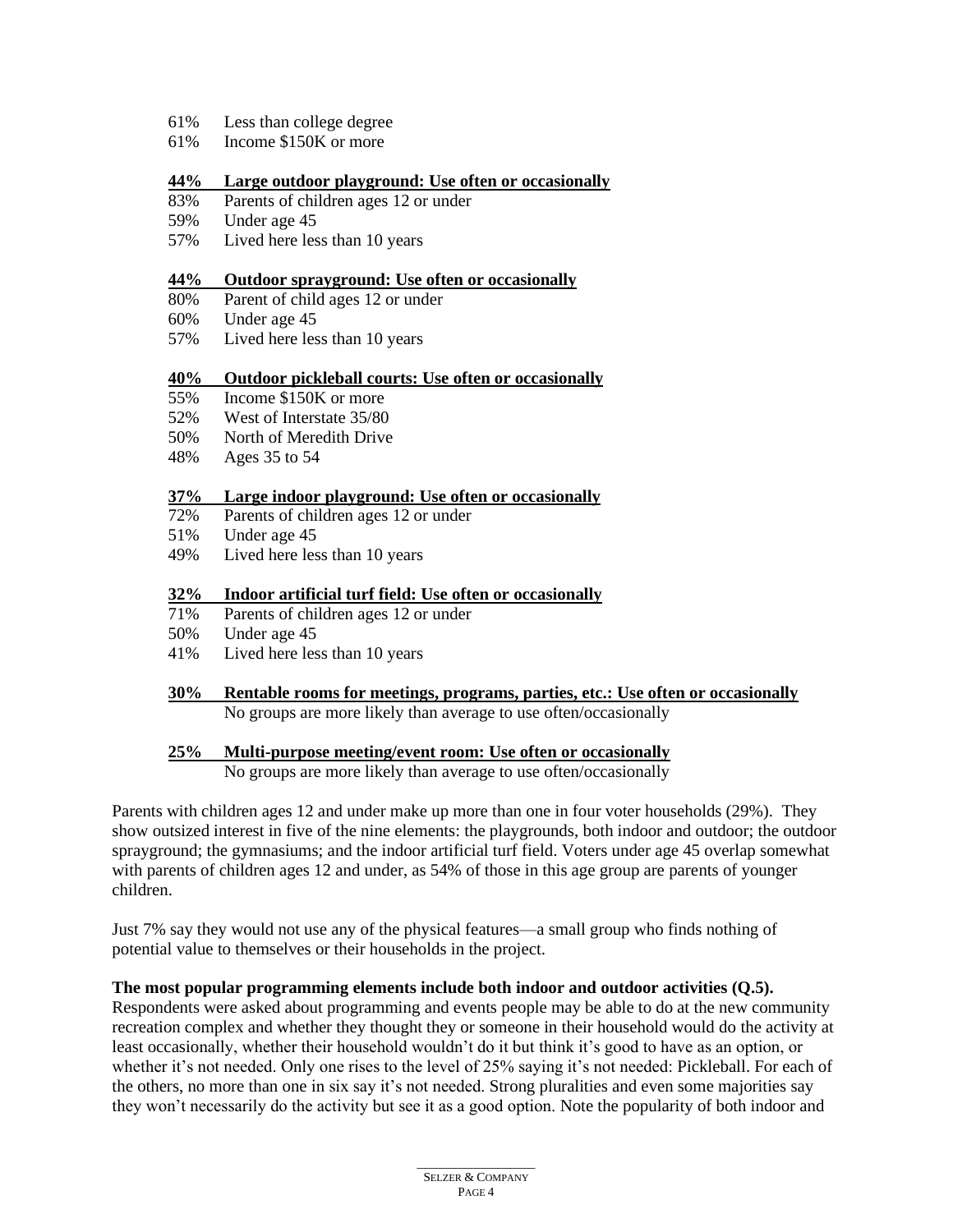outdoor activities in this summary of key subgroups answering they would do the activity at least occasionally:

#### **46% Host or attend a gathering in outdoor leisure spaces: Do at least occasionally** 57% Under age 35

## **40% Attend recreation classes, educational programs: Do at least occasionally**

- 49% Women
- 48% Under age 35
- 48% Parents of children ages 12 or under

#### **37% Use the indoor track for walking, running, competitions: Do at least occasionally** No groups are more likely than average to do at least occasionally

#### **34% Bring children to the outdoor spray park: Do at least occasionally**

- 66% Parents of children ages 12 or under
- 47% Lived here less than 10 years
- 45% Under age 45

## **33% Use the indoor playground: Do at least occasionally**

- 63% Parents of children ages 12 or under
- 49% Under age 45
- 44% Lived here less than 10 years
- 42% North of Meredith Drive

## **33% Use the large outdoor playground: Do at least occasionally**

- 55% Parents of children ages 12 or under
- 47% Under age 45
- 41% Lived here less than 10 years

## **32% Participate in community events such as movie nights, etc.: Do at least occasionally**

- 45% Parents of children ages 12 or under
- 40% Under age 35

## **28% Play or watch youth and adult athletic games: Do at least occasionally**

- 48% Parents of children ages 12 or under
- 37% Lived here less than 10 years
- 36% Ages 35 to 54
- 36% Income \$150K or more
- 36% North of Meredith Drive

#### **27% Learn and play pickleball: Do at least occasionally**

40% Income \$150K or more

#### **25% Play indoor sports: Do at least occasionally**

- 52% Parents of children ages 12 or under
- 38% Under age 45

#### **22% Rent community rooms with a commercial kitchen: Do at least occasionally**

30% Income under \$100K